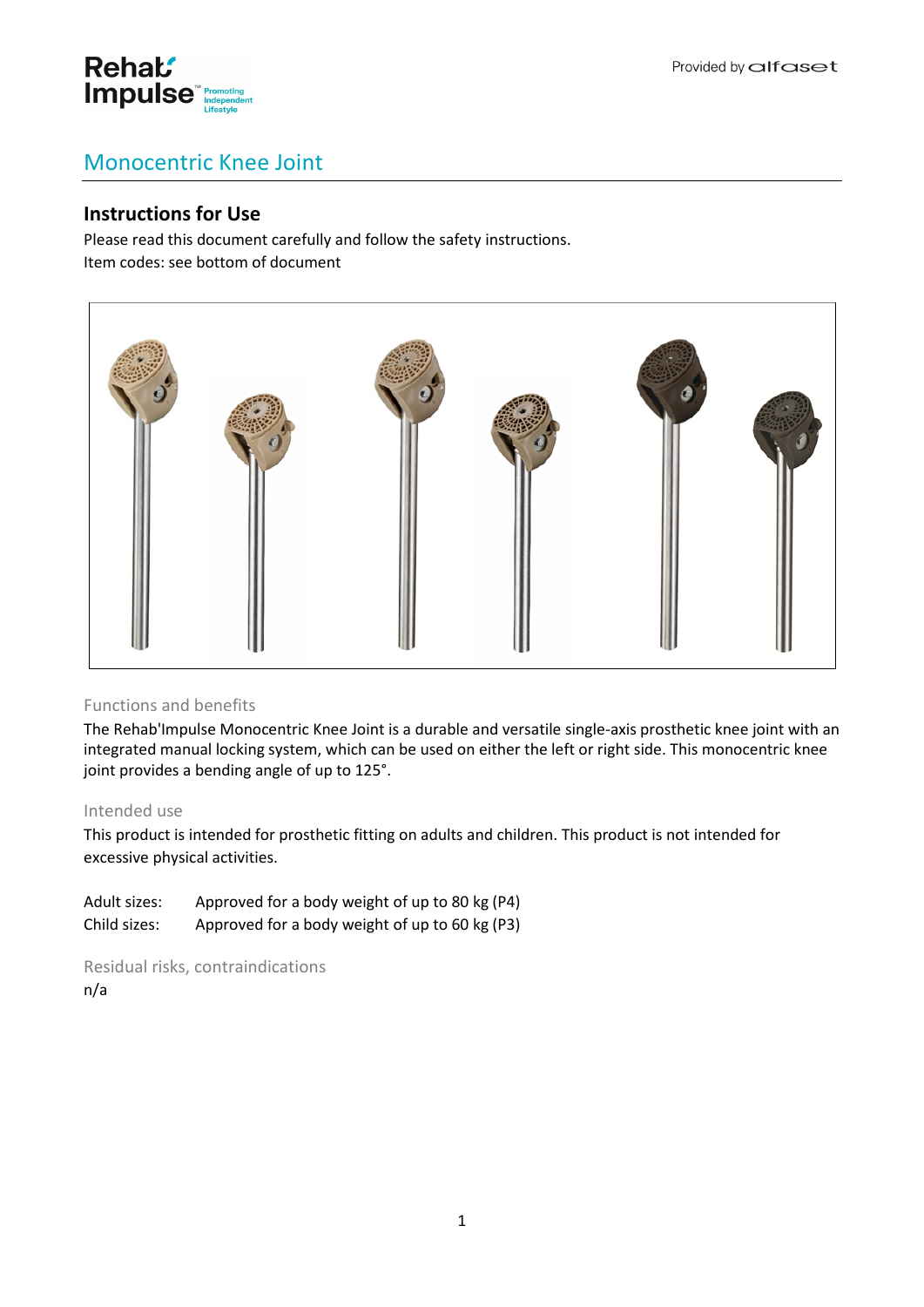### Provided by alfaset



## Device specifications

Material: PP, stainless steel Overall length: 460mm Pylon diameter: 25mm Proximal connection: M10 Locking mechanism: Manual Range of motion: 125° Colours: 74-00243: Beige (adult size) 74-00244: Olive (adult size) 74-00245: Terra (adult size) 74-00240: Beige (child size) 74-00241: Olive (child size) 74-00242: Terra (child size)



## Training

Please follow the ICRC manufacturing guidelines for trans-femoral prosthesis: <https://www.icrc.org/en/doc/assets/files/other/eng-transfemoral.pdf>

#### Storage/handling

- Store product in dry conditions
- Store at room temperature (ideally between 15°C and 25°C)
- Keep out of direct sunlight or other sources of light with a high UV content
- Take precautionary measures against sparking and fire

#### Environmental conditions

#### *Recommended environmental conditions:*

- Temperature range for use : -10°C to 60°C (14°F to 140°F)
- Relative humidity 0% to 90%, no condensing situation
- Avoid exposure to dust, sand, salt water, acids and urine

#### Included in delivery

1x Monocentric Knee Joint

# Bench alignment

All alignment should be done with the user's shoe fitted on the prosthetic foot. Alternatively, use a spacer under the prosthetic heel representing the effective heel height of the shoe. The monocentric knee joint is meant to be used with prosthetic components assembly kits proposed by the manufacturer (adult: 74- 00134; child: 74-00223). The connection to the socket can also be achieved with a modular-type pyramid adapter (74-00337), which is compatible with other manufacturer's components (available for adult knees only).

Frontal alignment: Ensure that the pylon is in vertical position and the knee shell top surface is parallel to the ground surface. Adjust socket adduction according to user's requirements.

Lateral alignment: The socket should be mounted in flexion according to user's requirements. For a stabilised alignment, the alignment reference line should pass one centimetre frontal of the knee axis (see also the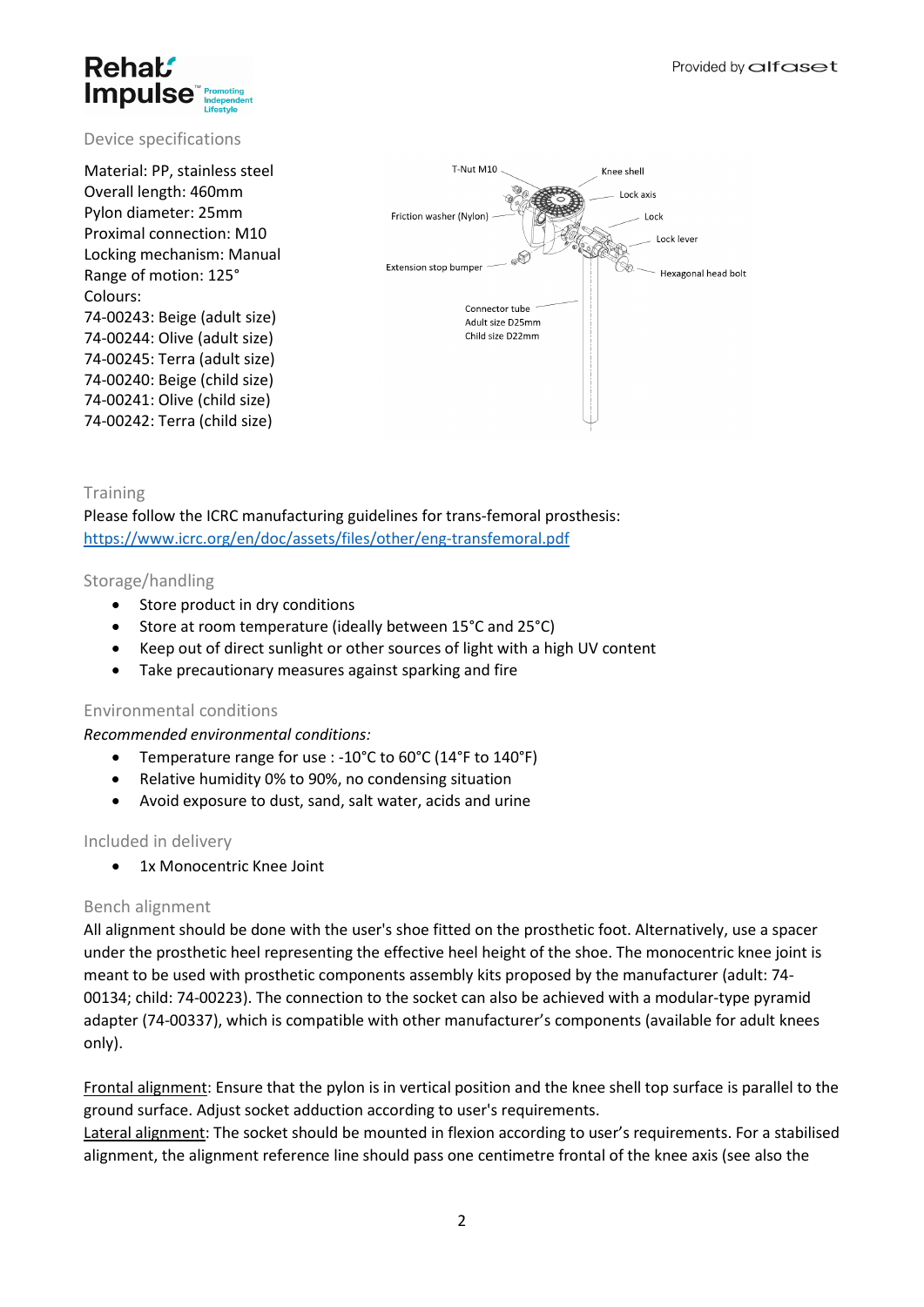

manufacturing guidelines mentioned above). This distance can be shortened depending on the user's abilities and level of amputation.



The prosthetic foot should be aligned according to the manufacturer's recommendation (as a general rule an external rotation of 5-7° is recommended). An incorrect initial position can lead to inappropriate force transfer from the ground to the prosthesis.

# Static Alignment

Static alignment should be verified with the user standing in upright position, with both shoes flat on the floor and with his weight equally distributed on both legs. For more security, alignment verification is recommended to be done with the user standing between parallel bars. Tube length should be verified with the knee in full extension.

# Dynamic alignment

Observe the user's gait between parallel bars. Knee angle and rotation can be adjusted by loosening the M10 bolt and sliding the convex disc and the concave cup of the Rehab'Impulse transfemoral module system. To avoid circumduction, ensure the knee axis alignment remains horizontal.

#### Friction adjustment

Swing friction may be adjusted using the M6 knee axis bolt and nut. Tightening the bolt and nut will increase the friction while loosening will decrease the friction and allow the knee to swing more freely. (Additional thread-locking fluid may be applied).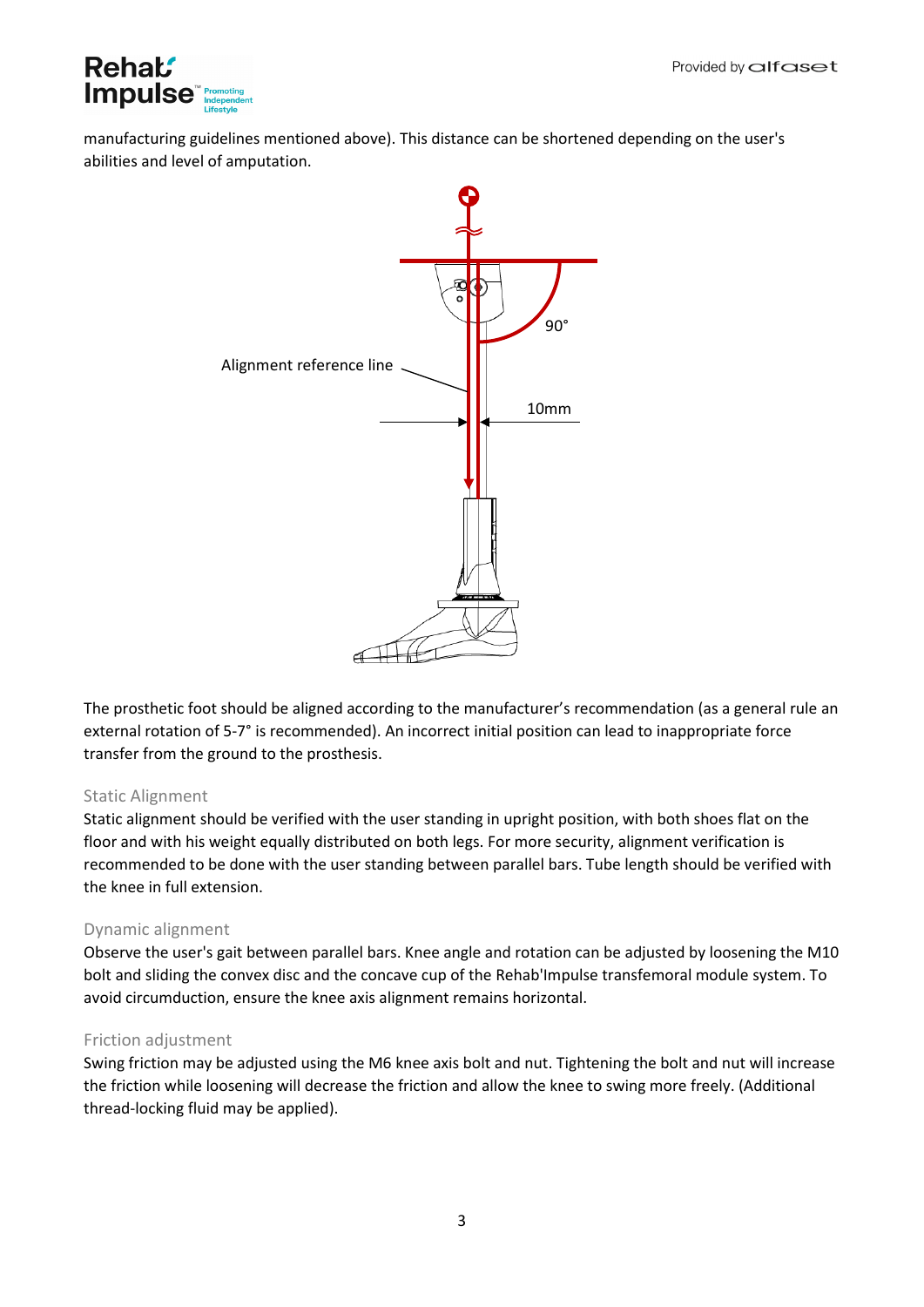

#### Bumper

Regularly check the bumper and the appropriate functioning of the locking mechanism. Replace the bumper, if worn out.

### Locking mechanism

This device is equipped with a manual locking mechanism. To manipulate the locking mechanism, weight bear on the prosthetic knee in full extension and manually activate the lever. When using the knee joint for a left leg amputation, the locking lever can be disassembled and mounted with the activation knob on the lateral side of the leg.

## Locking spring kit

This knee joint can be equipped with a locking spring (to be ordered separately). This locking spring activates the locking lever when the knee joint is in full extension.

To install the locking spring, follow the steps below:





Step 1: Grind off PP boss to allow free movement of lock lever (grind on both sides)

Step 2: Drill 2x D4mm holes with the help of the drill template



Step 3: Attach the hook on the long end of the spring to the lock lever. With the help of the mounting hook, attach the other end of the spring on the knee shell



Step 4: Verify correct functioning of locking mechanism

# Maintenance

This device is designed for low maintenance. The prosthetic component should be inspected after the first 30 days of use. After this period, it is recommended to inspect the device at least every six months for signs of unusual wear. If the device is used in a corrosive environment or subjected to excessive moisture, it is recommended to clean and lubricate the knee axis frequently.

#### Cleaning and care

This device can be cleaned using mild soap or solvent followed by rinsing with water. Allow device to dry completely before use. Avoid strong acid (pH=4 or less) and oxidizing agents.

This device has been engineered for a service life of three to five years depending on user's activity level. Scheduling of regular maintenance lies within the discretion of the service provider. The user shall discontinue use and report to the service provider in the event of any breakage, failure, change in function or any unusual wear.

#### Disposal

Users are advised to return defective or worn out products to their clinician.

Please note that disposal of this product with regular domestic waste may not be permitted in all countries of use. Not following the disposal regulations of the responsible authorities may have a detrimental impact on health and environment.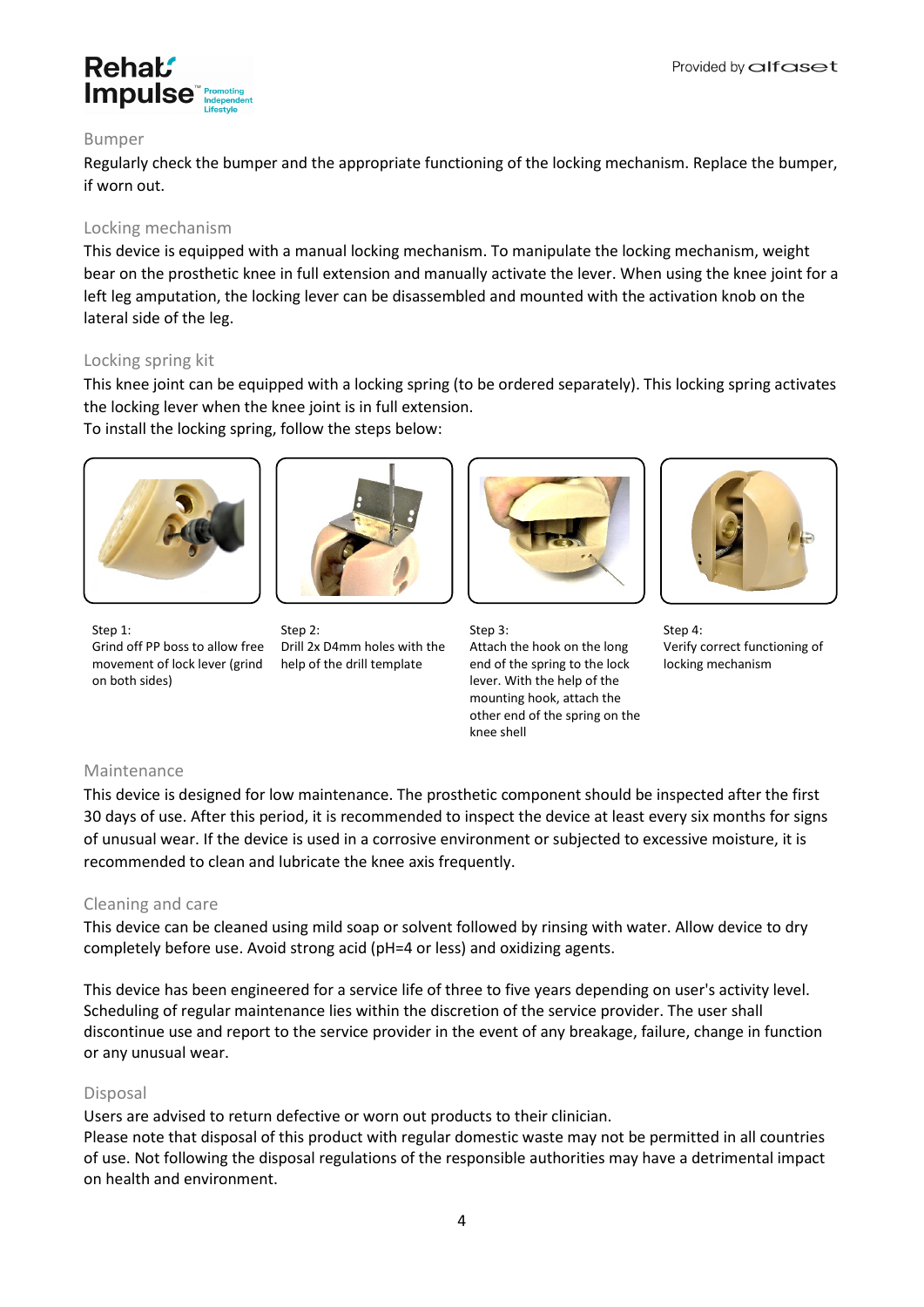



#### Reusability

This device is intended for single-use only.

# Compatibilities

The monocentric knee joint is compatible with the Rehab'Impulse modular system. A specially designed pyramid adapter kit (74-00337) offers compatibility with standard modular tube clamp adapters. Adult sizes:

- 74-00134 Module System, Transfemoral, Adult
- 74-00337 Pyramid Adapter, Knee Joint, Adult
- 74-00789 Locking Spring Kit, Monocentric Knee (Adult, Child)

Child sizes:

- 74-00223 Module System, Transfemoral, Child
- 74-00227 Module System, M10 Connector, Child
- 74-00789 Locking Spring Kit, Monocentric Knee (Adult, Child)

## Spare parts

- 74-00780 Bumper Kit (pack of 10), Monocentric Knee, Adult
- 74-00781 Bumper Kit (pack of 10), Monocentric Knee, Child

# Warnings, precautions

Using the product without following these instructions for use may cause injury or harm to the user and/or damage the product. This device shall be fitted by trained prosthetists only. Ensure that the approved service life of 3 million cycles is not exceeded. Do not expose the product to environmental conditions other than the one specified in this instruction. If damage is apparent or in case of doubt, do not continue using the product. Take suitable measures as required (e.g. cleaning, repair, replacement by trained P&O personal). In case of contact with salt water, acid, abrasive substances or any substance identified above, promptly clean the product in accordance with the chapter "Cleaning and Care".

# Compliance

This device has been tested according to the ISO 10328 standard to 3 million load cycles. Adult sizes: Approved for a body weight of 80kg (P4) Child sizes: Approved for a body weight of 60kg (P3) Depending on the user's activity level, this corresponds to a service life of three to five years. It is recommended to carry out regular safety checks.

# CE Conformity

This product meets the requirements of the EU MDR 2017-745 guidelines for medical products. It has been classified as a Class I product according to the classification criteria outlined in Appendix VIII of the guidelines.

#### Item codes

| <b>REF</b> | <b>Description English</b>                          | <b>REF</b> | <b>Description English</b>                       |
|------------|-----------------------------------------------------|------------|--------------------------------------------------|
| 74-00243   | Monocentric Knee Joint, Adult, Beige                | 74-00240   | Monocentric Knee Joint, Child, Beige             |
| 74-00244   | Monocentric Knee Joint, Adult, Olive                | 74-00241   | Monocentric Knee Joint, Child, Olive             |
| 74-00245   | Monocentric Knee Joint, Adult, Terra                | 74-00242   | Monocentric Knee Joint, Child, Terra             |
| 74-00780   | Bumper Kit (pack of 10), Monocentric Knee, Adult    | 74-00781   | Bumper Kit (pack of 10), Monocentric Knee, Child |
| 74-00789   | Locking Spring Kit, Monocentric Knee (Adult, Child) |            |                                                  |

| <b>REF</b> | <b>Description English</b>                       |
|------------|--------------------------------------------------|
| 74-00240   | Monocentric Knee Joint, Child, Beige             |
| 74-00241   | Monocentric Knee Joint, Child, Olive             |
| 74-00242   | Monocentric Knee Joint, Child, Terra             |
| 74-00781   | Bumper Kit (pack of 10), Monocentric Knee, Child |